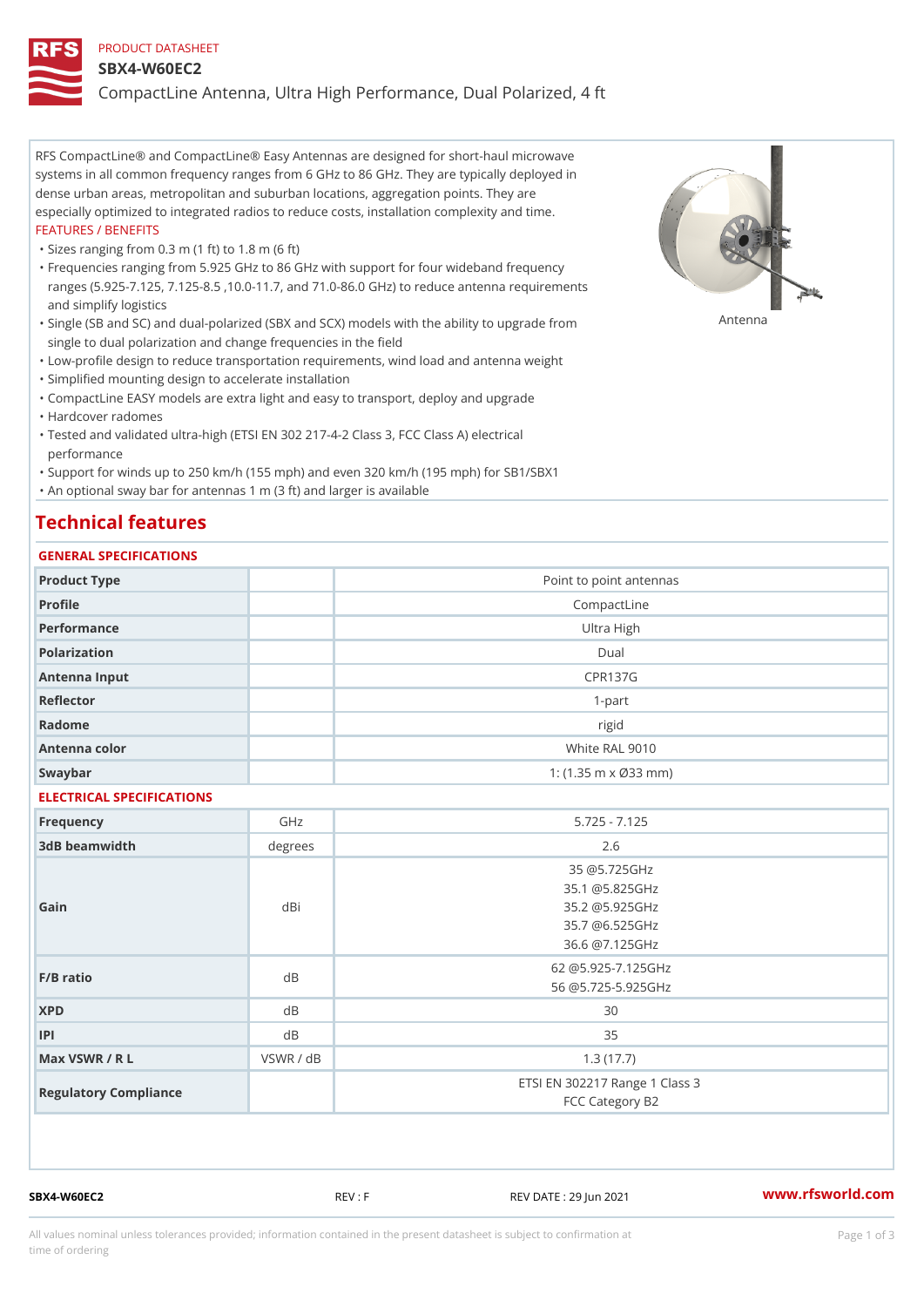# PRODUCT DATASHEET

# SBX4-W60EC2

CompactLine Antenna, Ultra High Performance, Dual Polarized, 4 ft

| MECHANICAL SPECIFICATIONS                           |              |              |                                                   |
|-----------------------------------------------------|--------------|--------------|---------------------------------------------------|
| Diameter                                            |              | ft $(m)$     | 4(1.2)                                            |
| Elevation Adjustment                                |              | degrees      | ± 15                                              |
| Azimuth Adjustment                                  |              | degrees      | ± 15                                              |
| Polarization Adjustment                             |              | degrees      | ± 5                                               |
| Mounting Pipe Diameter<br>minimum                   |              | $mm$ (in)    | 114(4.5)                                          |
| Mounting Pipe Diameter<br>maximum                   |              | $mm$ (in)    | 114(4.5)                                          |
| Approximate Weight                                  |              | kg (lb)      | 30(66)                                            |
| Survival Windspeed                                  |              | $km/h$ (mph) | 252 (155)                                         |
| Operational Windspeed                               |              | $km/h$ (mph) | 252 (155)                                         |
| <b>STRUCTURE</b>                                    |              |              |                                                   |
| Radome Material                                     |              |              | rigid                                             |
| FURTHER ACCESSORIES                                 |              |              |                                                   |
| optional Swaybar                                    |              |              | 1: SMA-SK-4 (1.35 m x Ø33 mm)                     |
| Further Accessories                                 |              |              | SMA-SKO-UNIVERSAL : Universal sway bar fixation l |
| MOUNTOUTLINE                                        |              |              |                                                   |
| $Dimension_A$                                       | m m<br>(in)  |              | 1262(49.7)                                        |
| $Dimension_B$                                       | m m<br>(i n) |              | 608 (23.9)                                        |
| $Dimension_C$                                       | m m<br>(i n) |              | 270 (10.6)                                        |
| $Dim_D -$<br>$114$ m m $(4.5$ _ ir $)$ $R$ ii p $e$ | m m          |              | 358 (14.1)                                        |
| $Dimension$ = E                                     | m m<br>(in)  |              | 59(2.3)                                           |
| $Dimension_F$                                       | m m<br>(in)  |              | 230(9.1)                                          |
| $Dimension_G$                                       | m m<br>(in)  |              | 186(7.3)                                          |

SBX4-W60EC2 REV : F REV EXECUTE : 29 Jun 2021 WWW.rfsworld.com